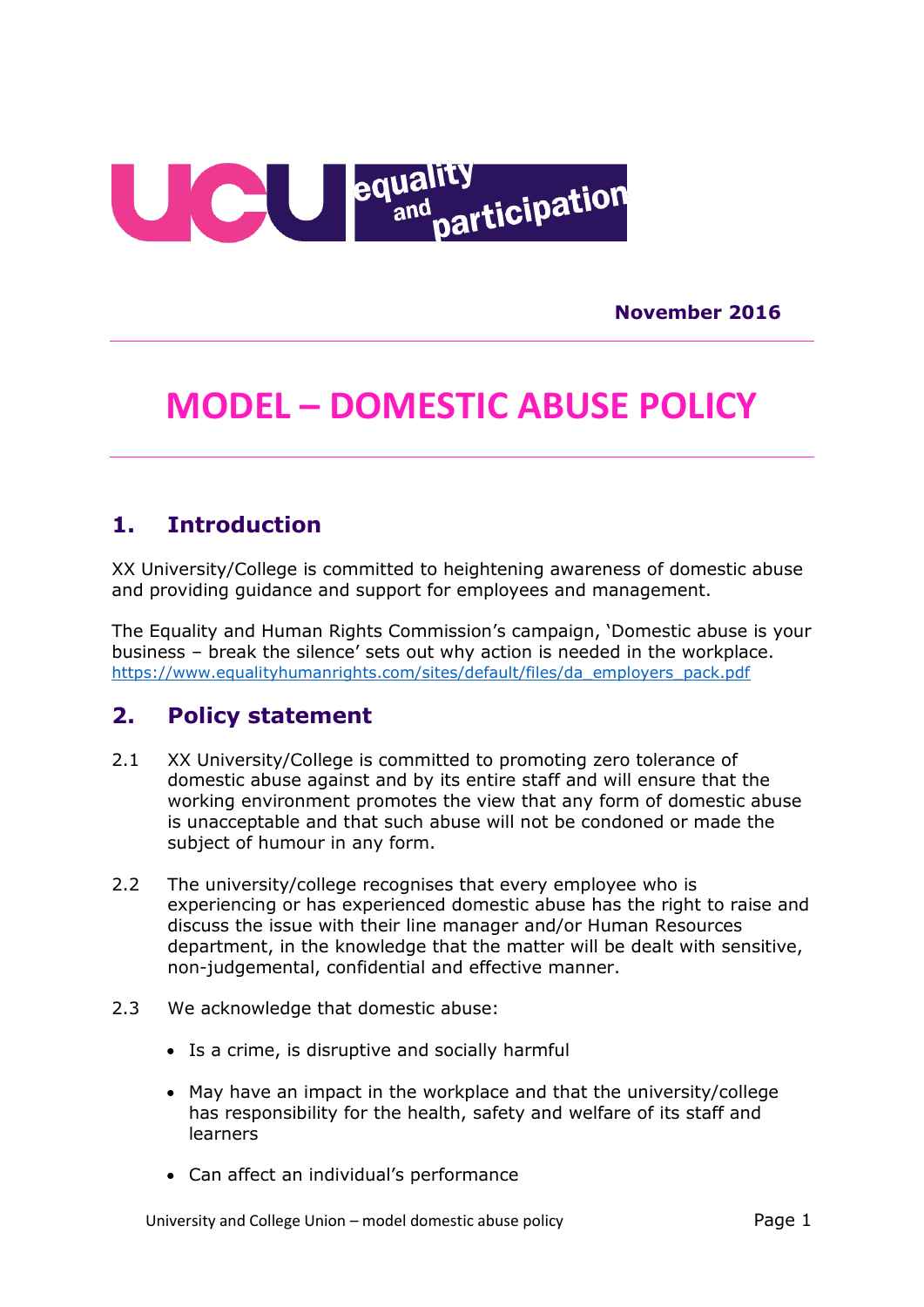• Does not discriminate on the basis of sex, class, race, age, disability, ethnicity, religion, marital status or sexual orientation and therefore the policy is applied to all university/college employees.

# **3. Objective**

The purpose of this policy is to:

- Ensure that those employees seeking assistance, whether survivor or alleged perpetrator, are confident that their situation will be dealt with seriously and sensitively
- Assist and support employees experiencing domestic abuse
- Aid managers in seeking to help team members experiencing domestic abuse
- Assist colleagues of those experiencing domestic abuse

# **4. Definition**

4.1 Domestic abuse involved a variable combination of physical, sexual, financial, emotional and psychological abuse within the context of a relationship.

It can also include isolation from friends, family or other potential sources of support. The abuse can be actual, threatened or attempted.

4.2 Domestic abuse can occur between partners irrespective of sex. It also occurs between other family members, for example parents, grandparents, siblings and extended family. It generates a complex set of needs for those affected.

### **5. Employees experiencing domestic abuse**

- 5.1 The university/college respects the employee's right to privacy in the event that they do not wish to inform the university/college that they have experienced, or are experiencing, domestic abuse.
- 5.2 Employees who make it known that they are experiencing domestic abuse will be treated in a supportive and sympathetic manner. They will not be judged by other employees and will be encouraged to help themselves out of their abusive circumstances, having due regard for their personal safety, and that of any children or vulnerable adults in the household.
- 5.3 Employees can seek advice, support and counselling services from their line manager or Human Resources department. Alternatively, employees can contact the university/college Occupational Health Service for confidential advice. Trade union representatives should also be able to provide advice and support.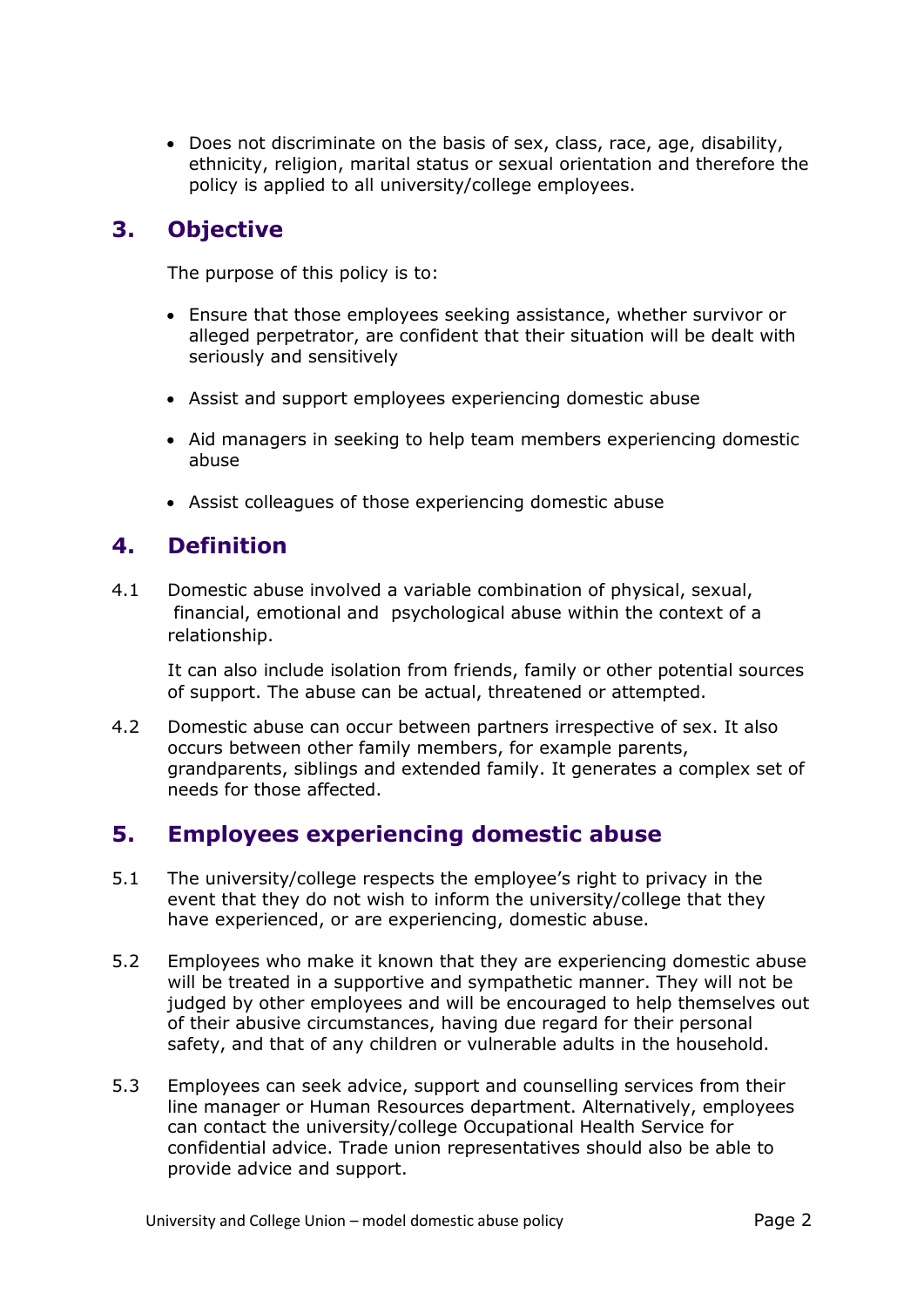5.4 Employees should be encouraged to discuss any issues of domestic abuse with their line manager. The effects of domestic abuse can impact on an employee's standard of work or attendance. This will be taken into consideration with regards to any formal policies or procedures, including performance management or disciplinary procedures.

## **6. Managers' responsibility**

- 6.1 Managers should appreciate how difficult it may be for an employee to discuss his/her personal circumstances and should always offer support in a sensitive and non-judgemental fashion. They should remember that signs of abuse will often not be visible and that an individual may leave their abusive environment only to return again some time in the future.
- 6.2 Where a manager suspects that an employee is experiencing domestic abuse, they should:
	- Contact their Human Resources department for advice before any discussion takes place with the employee
	- Ensure that any discussion about the employee's situation, or with the employee, takes place in private
	- Handle the situation with care and sensitivity. Employees should never feel pressurised into disclosing personal information that they do not feel comfortable sharing. Be aware that the employee may need some time to decide what to do.
	- Respect confidentiality
	- Understand that the employee may not wish to discuss any details with their line manager and may prefer to involve a third party, such as a trade union representative, colleague or someone from an outside agency
	- Find out what the employee wants and whether a manager or another agency can help them achieve it; find out what support is available and explore these options with the employee. Be honest and realistic about what can be offered
	- Be aware of any additional issues faced by the employee due to their protected characteristics
	- Introduce and encourage employees to contact the support services available, workplace and/or external (see Appendix 1 for relevant support agencies contact details), but avoid taking on a counselling role themselves
	- Be aware that in many cases there would also be the involvement of police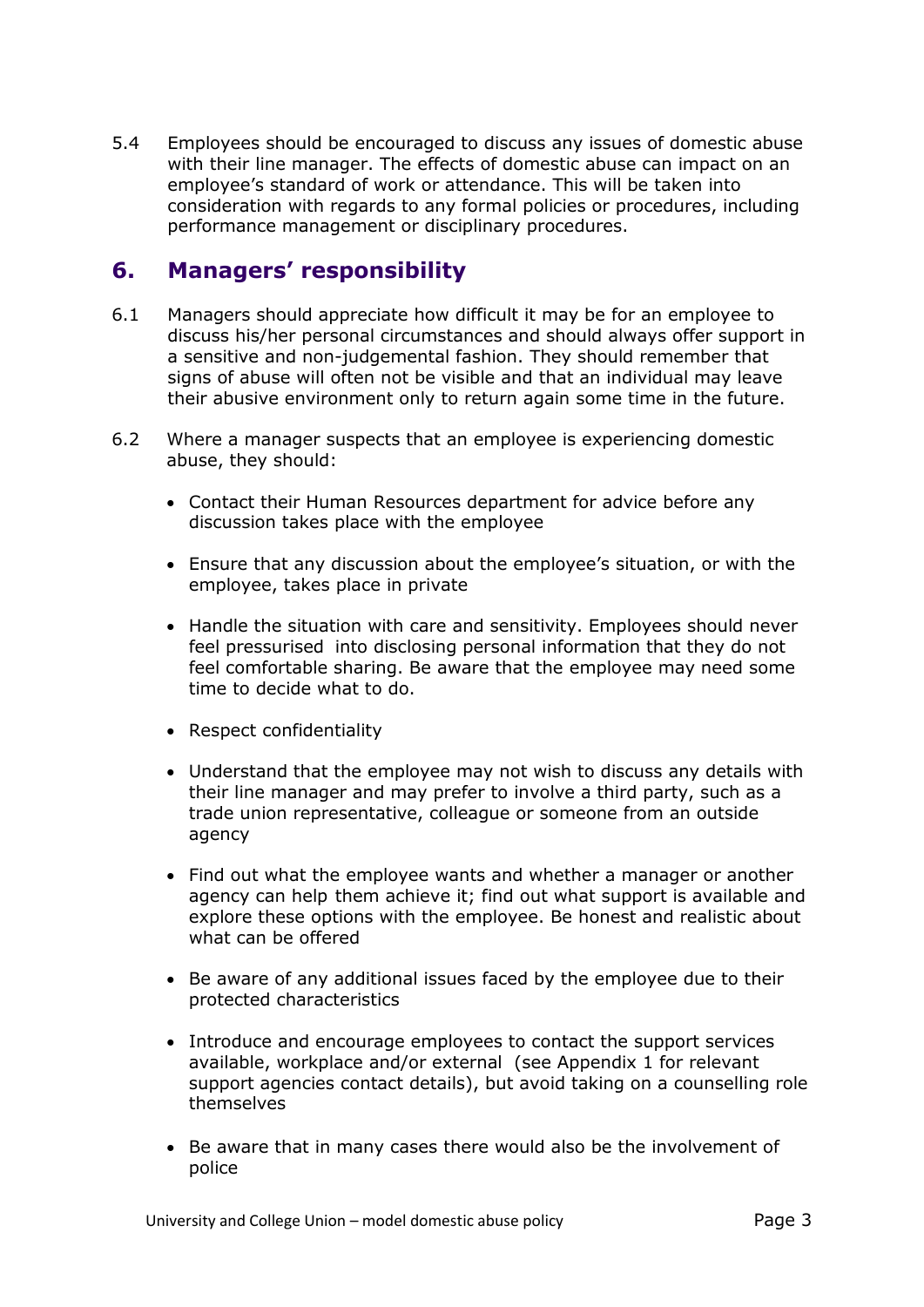## **7. Employees who are alleged perpetrators or perpetrators of domestic abuse**

- 7.1 Domestic abuse perpetrated by employees will not be condoned under any circumstances nor will it be treated as purely a private matter. The university/college recognises it has a role in encouraging and supporting employees to address violent and abusive behaviour of all kinds.
- 7.2 If an employee approaches their line manager or another manager in the university/college about their abusive behaviour, the university/college will provide them with information about the services and support available to them and will encourage the perpetrator to seek support and help from an appropriate source.
- 7.3 The university/college will treat any allegation, disclosure or conviction of a domestic abuse related offence on a case by case basis with the aim of reducing risk and supporting change in behaviour.
- 7.4 An employee who is cautioned or convicted of a criminal offence in relation to domestic abuse may be subject to the university/college disciplinary procedure. The university/college also reserves the right to consider the use of the disciplinary procedure should an employee's activities outside work have a detrimental impact on their ability to perform their role for which they were employed and/or be considered to have brought the university/college into disrepute.
- 7.5 If a colleague is found to be knowingly assisting an abuser in perpetrating abuse, for example, by giving them access to facilities such as telephones or email, then they will be seen as having committed a disciplinary offence.
- 7.6 If it becomes evident that an employee has made a malicious allegation that another employee is perpetrating abuse, then this will be treated as a serious disciplinary offence and action will be taken under the university/college disciplinary policy.
- 7.7 In cases where both the survivor and the alleged perpetrator or perpetrator of domestic abuse work in the same institution, the university/college will take appropriate action (see Ensuring Employees' Health and Safety). The harassment procedure will be used promptly if abuse takes place at work.

# **8. Confidentiality**

- 8.1 Once an employee has confided in their line manager or a member of the Human Resources department that they are experiencing domestic abuse, they should be reassured that this information will be kept confidential.
- 8.2 Correspondence between the university/college and the employee should be discussed and agreed regarding safe contact numbers and addresses.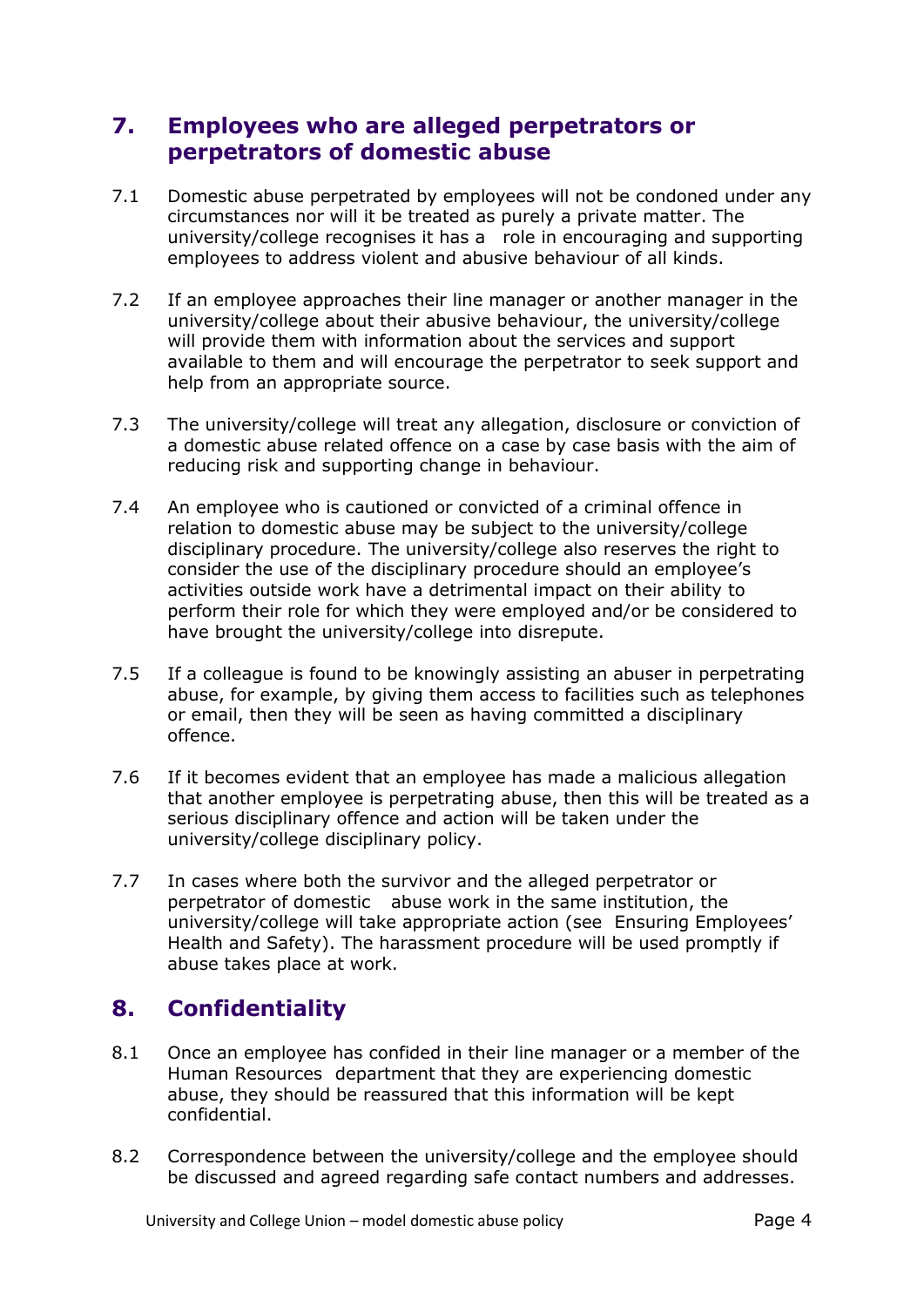- 8.3 Confidentiality can only be broken in the following circumstances:
	- With the consent of the individual
	- If it is required by law
	- If it is unequivocally in the public interest where failure to disclose information may expose the individual or others to the risk of death or serious harm. In such circumstances information should be disclosed promptly to an appropriate person or authority
	- If it will prevent a serious risk to public health and serious crime
	- If a child is involved

### **9. Ensuring employees' Health and Safety**

- 9.1 The main responsibilities of employers, staff and others for the health, safety and welfare of persons at work are defined in the Health and Safety at Work Act 1974 and the Management of Health and Safety at Work Regulations 1999.
- 9.2 Where an employee advises that they are experiencing or are at risk of experiencing domestic abuse an attempt should be made to assess whether there is a threat to their personal safety during working hours. A risk assessment should be documented and any mitigating actions identified/implemented.
- 9.3 Such actions could include:
	- Improving security measures such as changing security codes
	- Determining who is on site by checking ID badges of staff and learners
	- Reminding reception/switchboard staff not to divulge information about staff, especially personal details such as addresses, telephone number of work patterns
	- Offering temporary or permanent changes in the workplace, work times and patterns, helping to make the employee less at risk at work, and on their journeys to and from work. This could include changes to the office layout to ensure the employee is not visible from reception or from ground floor windows.
	- Offering changes in specific duties or redeployment to another post
	- Agreeing what to tell other staff and how they should respond if the abuser rings or calls at the workplace. Consider providing colleagues with a photograph of the abuser and other relevant details such as car registration number, which may help to maintain security in the workplace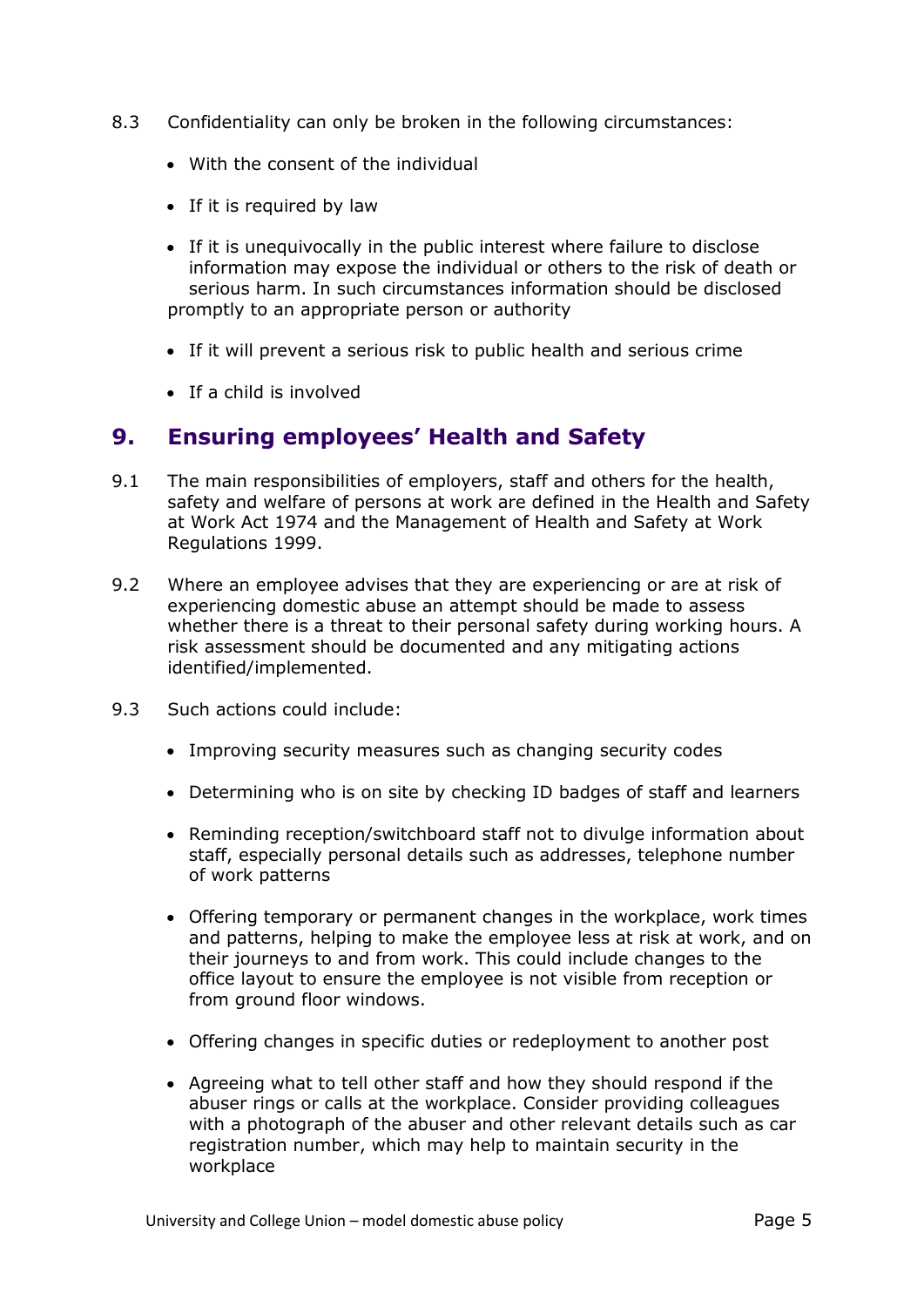- Making sure that any systems for recording staff whereabouts during the day are adequate and if the work requires visits outside the university/college premises, considering how risks can be minimised (for example changing duties or allowing a certain colleague to accompany them on certain journeys)
- Recording any incidents in the workplace, including persistent phone calls, emails or visits to a member of staff by their partner/ex-partner; details of any witnesses should also be recorded. The university/college could also apply for an injunction if the actions of the alleged perpetrator impinge on the health and safety of other members of staff

## **10. Options to provide leave for employees experiencing domestic abuse**

- 10.1 The university/college has a special leave policy which has provisions to allow for some paid or unpaid leave to deal with situations of domestic distress, at the manager's discretion. Managers should deal sympathetically and consistently with requests from employees who have disclosed they are experiencing domestic abuse, for reasonable time off.
- 10.2 Employees will be entitled to special leave to attend civil or criminal court hearings as a witness. They will also be entitled to special leave if they are required to attend court to seek an injunction against a perpetrator or alleged perpetrator of domestic abuse.
- 10.3 Managers must record applications for special leave in accordance with the university/college special leave policy. The applications should be kept securely to ensure confidentiality.
- 10.4 Managers should be sympathetic and creative in exploring options with staff where it is necessary for them to arrange appointments during the normal working day. These appointments may include: arranging rehousing, appointments with support agencies (Social Services, Women's Aid, counsellors etc.), and meetings with solicitors, making alternative childcare or education arrangements.
- 10.5 Managers should consider requests for financial loans from staff facing difficulties as a result of their situation.

# **11. Implementation**

To achieve the aims and objectives of this policy, the university/college will:

- Publicise the policy
- Enable staff to attend relevant training
- Publicise contact details of local support agencies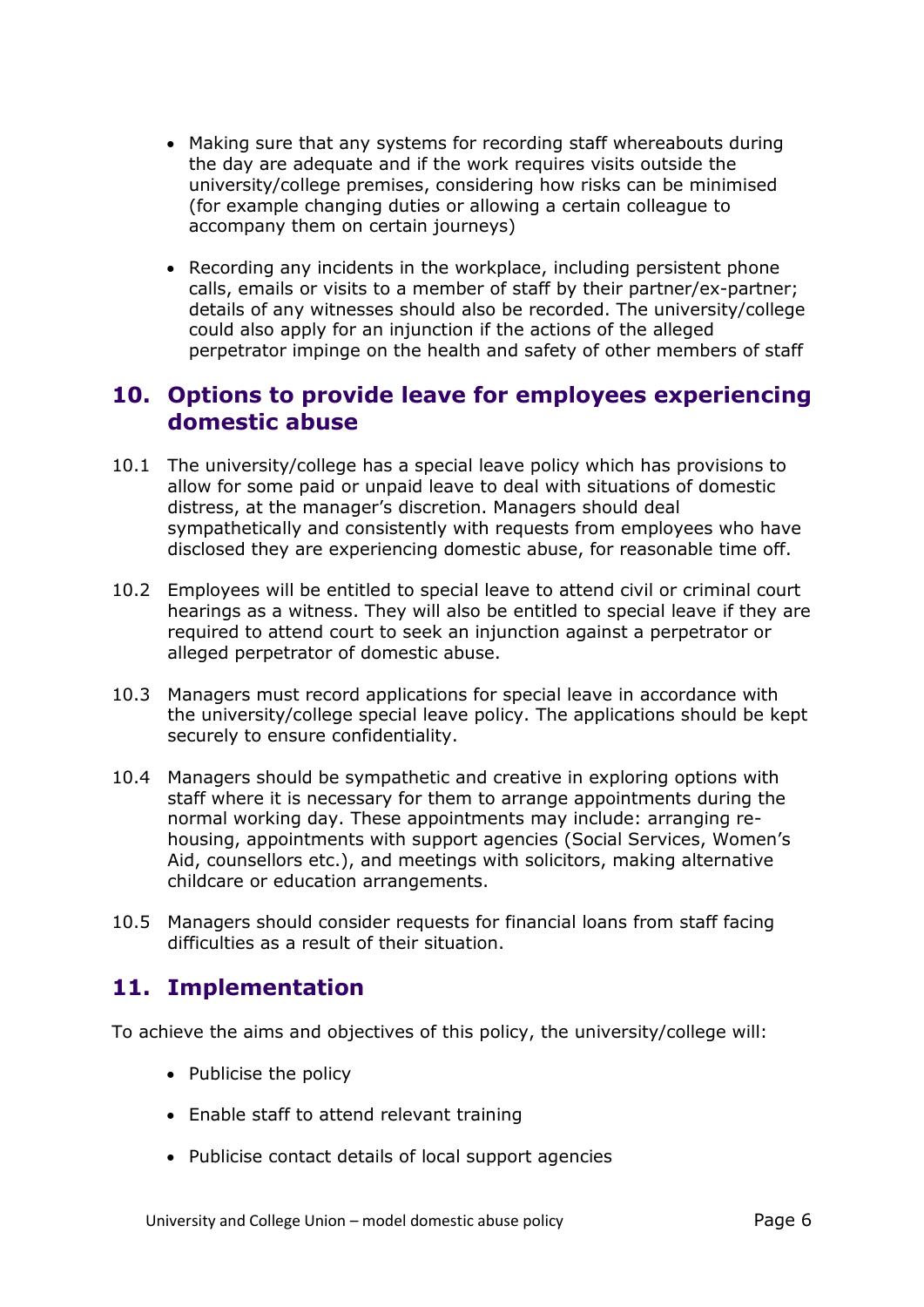# **APPENDIX 1**

## **Where to go for help**

### **National Organisations**

#### Aanchal Women's Aid

A women's organisation that assists women affected by physical as well as mental, financial, sexual and emotional domestic abuse. The helpline for Asian women experiencing domestic violence provides support to women whose languages include: Bengali, Hindi, Punjabi, Gujarati, Tamil and Urdu. T: 08454 512 547 helpline 24 hours

E: [info@aanchal.org.uk](mailto:info@aanchal.org.uk) W: [www.aanchal.org.uk](http://www.aanchal.org.uk/)

#### Broken Rainbow

A helpline for lesbian, gay, bisexual and transgender people experiencing domestic violence. T: 0300 999 5428 (Monday and Thursday 10am - 8pm); Tuesday and Wednesday 10am to 5pm (1pm – 5pm Tuesday is a Trans specific service) E: [help@brokenrainbow.org.uk](mailto:help@brokenrainbow.org.uk) W: [www.broken-rainbow.org.uk](http://www.broken-rainbow.org.uk/)

#### Chinese Information and Advice Centre

The Chinese Information and Advice Centre (CIAC) provide free information, advice and support to

disadvantaged Chinese people living in the UK. They support women and children who are survivors of, or at risk of domestic violence.

T: 020 7 462 1281 – Domestic violence line E: [info@ciac.co.uk](mailto:info@ciac.co.uk) W: [www.ciac.co.uk](http://www.ciac.co.uk/)

### **Not for profit organisations that works to protect girls and young women who are at risk from female genital mutilation (FGM)**

Daughters of Eve T: 07983 030 488 W: www.dofeve.org

Forward UK T: 020 8960 4000 (09:30 – 18:00 Monday to Friday) W: [www.forwarduk.org.uk](http://www.forwarduk.org.uk/)

#### End Violence Against Women Coalition

A coalition representing seven million individuals and organisations across the UK who believes that they can and must create a world free from the threat and reality of violence against women.

T: 020 7 033 1559

E: [admin@evaw.org.uk](mailto:admin@evaw.org.uk)

W: [www.endviolenceagainstwomen.org.uk](http://www.endviolenceagainstwomen.org.uk/)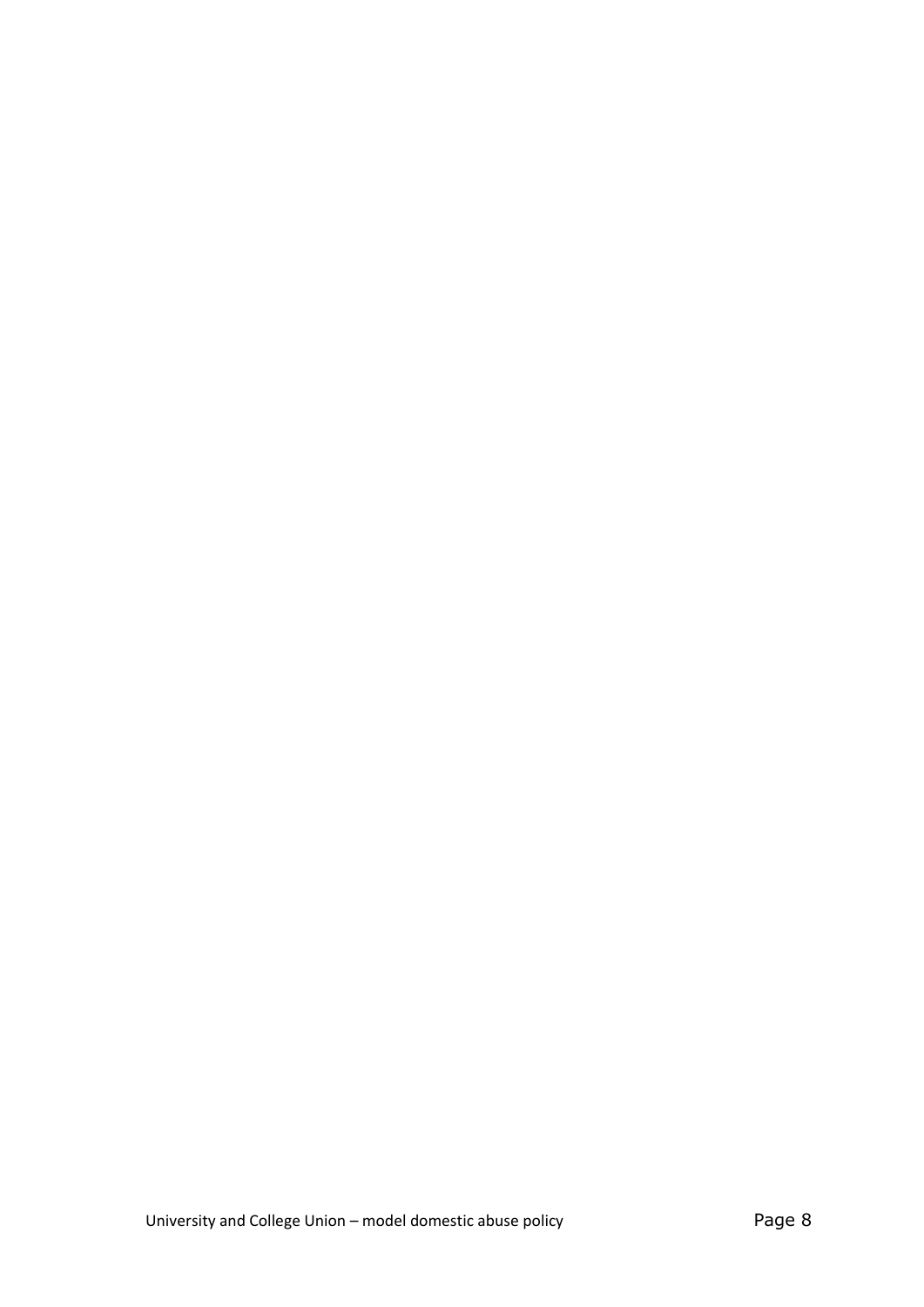Home Office Official government web pages about domestic violence W: [www.homeoffice.gov.uk/domesticviolence/index.htm](http://www.homeoffice.gov.uk/domesticviolence/index.htm) W: [www.thisisabuse.direct.gov.uk](http://www.thisisabuse.direct.gov.uk/)

#### Jewish Women's Aid

Jewish Women's Aid is the only specialist organisation in the UK supporting Jewish Women affected by domestic violence.

T: 0808 801 0500 (9.30am – 9.30pm Monday to Thursday) W: [www.jwa.org.uk](http://www.jwa.org.uk/)

#### Karma Nirvana

Karma Nirvana is a UK registered Charity that supports victims and survivors of Forced Marriage and Honour-Based Abuse.

T: 0800 599 9247 E: email form available on the contact page of the website W: [www.karmanirvana.org.uk](http://www.karmanirvana.org.uk/)

Men's Advice Line

The Men's Advice Line is a confidential helpline for men experiencing domestic violence from a partner or ex-partner (or from other family members). T: 0808 801 0327

E: [info@mensadviceline.org.uk](mailto:info@mensadviceline.org.uk) W: [www.mensadviceline.org.uk](http://www.mensadviceline.org.uk/)

National Society for the Prevention of Cruelty to Children (NSPCC) National charity safeguarding children T: 0800 028 3550 E: [fgmhelp@nspcc.org.uk](mailto:fgmhelp@nspcc.org.uk) W: [www.nspcc.org.uk](http://www.nspcc.org.uk/)

Network for Surviving Stalking

A national UK charity representing stalking victims and their families T: 0808 802 0330 (9:30-4pm weekdays (except Wednesday 1-4pm) E: [advice@stalkinghelpline.org](mailto:advice@stalkinghelpline.org) W: [www.stalkinghelpline.org](http://www.stalkinghelpline.org/)

Rape Crisis – England Rape Crisis is a national charity and the umbrella body for a network of independent member Rape Crisis organisations. T: 0808 802 9999 (12 - 2.30pm - 7 - 9.30pm) W: [www.rapecrisis.org.uk](http://www.rapecrisis.org.uk/)

Refuge

Opened in 1971, Refuge became the world's first safe house for women and children escaping domestic violence. T: 0808 2000 247 W: [www.refuge.org.uk](http://www.refuge.org.uk/)

Refuge Crisis Line (London wide) T: 0870 599 5443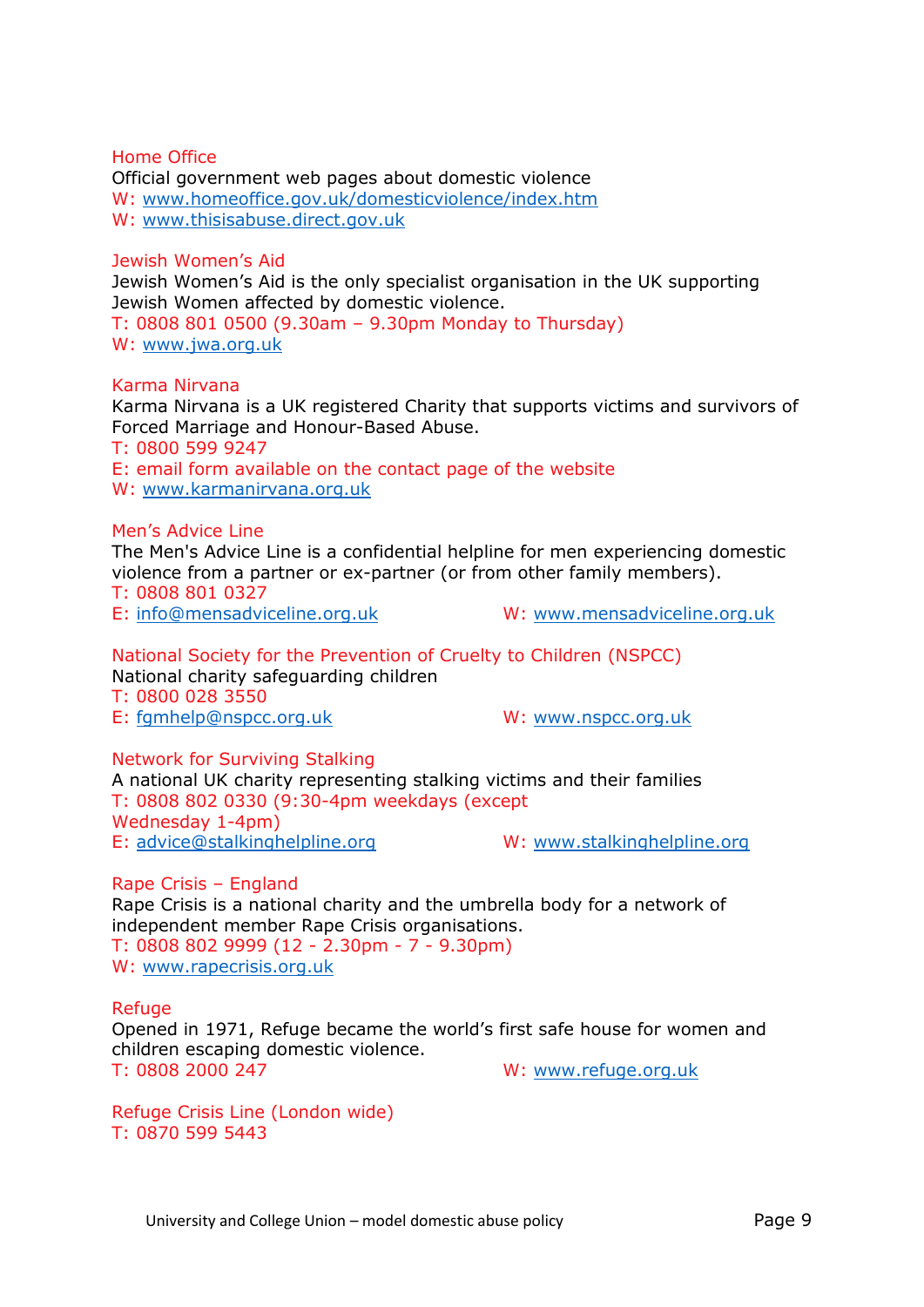### Respect

Respect has been supporting male survivors of domestic violence since 2007 when they took over the management of the Men's Advice Line.

T: 0808 801 0327

E: [info@mensadviceline.org.uk](mailto:info@mensadviceline.org.uk) W: [www.respect.uk.net](http://www.respect.uk.net/)

### Southall Black Sisters

A not for profit organisation set up in 1979 to meet the needs of black (Asian and African Caribbean) and minority ethnic women. T: 020 8 571 0800

W: [www.southallblacksisters.org.uk](http://www.southallblacksisters.org.uk/)

### Turkish Cypriot Women's Project

Offers help with emergency housing, children, injunctions against violent partners, welfare benefits, health care matters and other issues related to domestic violence. It provides a free service for any Turkish-speaking women living in London.

T: 020 8 340 3300

E: [info@tcwp.org.uk](mailto:info@tcwp.org.uk) W: [www.tcwp.org.uk](http://www.tcwp.org.uk/)

### Women's Aid - (run in partnership with Refuge)

Women's Aid is the key national charity working to end domestic violence against women and children. We support a network of over 300 dedicated specialist domestic violence services across the UK.

#### T: 0808 2000 247

E: [helpline@womensaid.org.uk](mailto:helpline@womensaid.org.uk) W: [www.womensaid.org.uk](http://www.womensaid.org.uk/)

### White Ribbon Campaign UK

The White Ribbon Campaign was launched in Canada in 1989 following the unprovoked murder of 14 women at a university campus. It is recognised as the world's largest effort of men and boys working together to end men's violence against women and girls.

### T: 01422 886 545

E: [info@whiteribboncampaign.co.uk](mailto:info@whiteribboncampaign.co.uk)

W: [www.whiteribboncampaign.co.uk](http://www.whiteribboncampaign.co.uk/)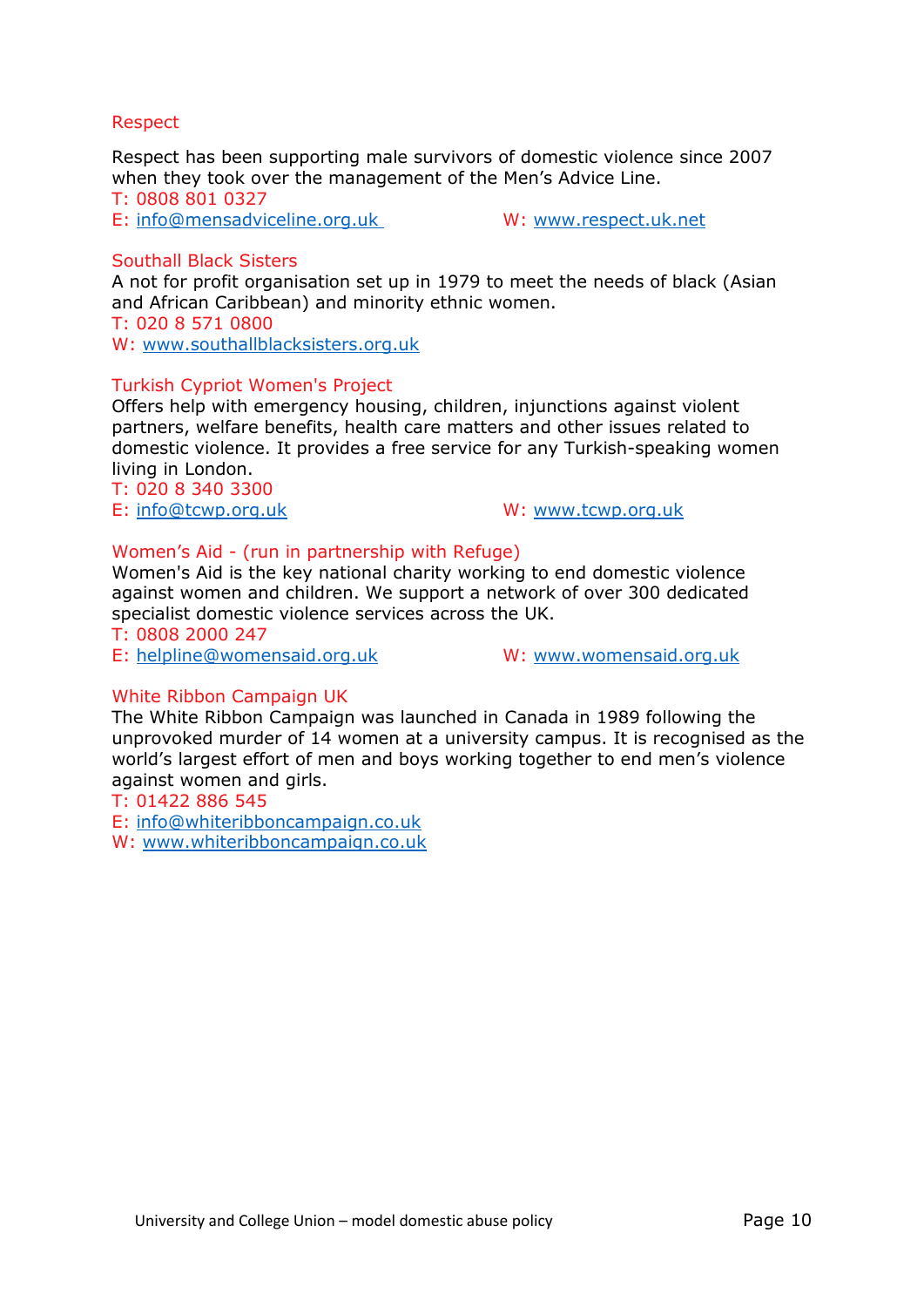### **Scotland**

Rape Crisis - Scotland T: 08088 01 03 02 (Every day 6pm – midnight) W: www.rapecrisisscotland.org.uk Scottish Women's Aid Offering a 24/7 telephone service, Scottish Women's Aid is the lead organisation in Scotland working towards the prevention of domestic abuse. T: 0800 027 1234 W: [www.scottishwomensaid.org.uk](http://www.scottishwomensaid.org.uk/)

### Shakti Women's Aid

Based in Edinburgh, Shakti has been working since 1986 to offer support, advocacy and information to all black and minority ethnic women, children and young people experiencing or fleeing domestic abuse. T: 0131 475 2399 W: [www.shaktiedinburgh.co.uk](http://www.shaktiedinburgh.co.uk/)

#### **Northern Ireland**

Northern Ireland Women's Aid Federation T: 0800 917 1414 W: www.niwaf.org Rape Crisis – Ireland T: 1800 778888 (24 hour helpline)

#### **Wales**

#### Wales Domestic Abuse Helpline

Wales Domestic Abuse Helpline is a confidential free support and information service for women, children and men in Wales who are experiencing or who have experienced domestic abuse and or sexual abuse and violence. T: 0808 8010 800 W: W: [www.wdah.org.uk](http://www.wdah.org.uk/)

#### Welsh Women's Aid

Welsh Women's Aid is the national umbrella organisation representing local Women's Aid Groups situated throughout Wales. Their member groups provide direct services for women and children who have experienced or are experiencing domestic abuse.

T: 0808 8010 800 W: [www.welshwomensaid.org](http://www.welshwomensaid.org/)

## Black and Asian Women Stepping Out (BAWSO)

Black and Asian Women Stepping Out is a specialist service provider, providing practical and emotional support to people affected by domestic abuse and other forms of violence, including female genital mutilation, forced marriage, human trafficking and prostitution, primarily from BME communities.

T: 0800 731 8147 (24/7 telephone service)

W: [www.bawso.org.uk](http://www.bawso.org.uk/)